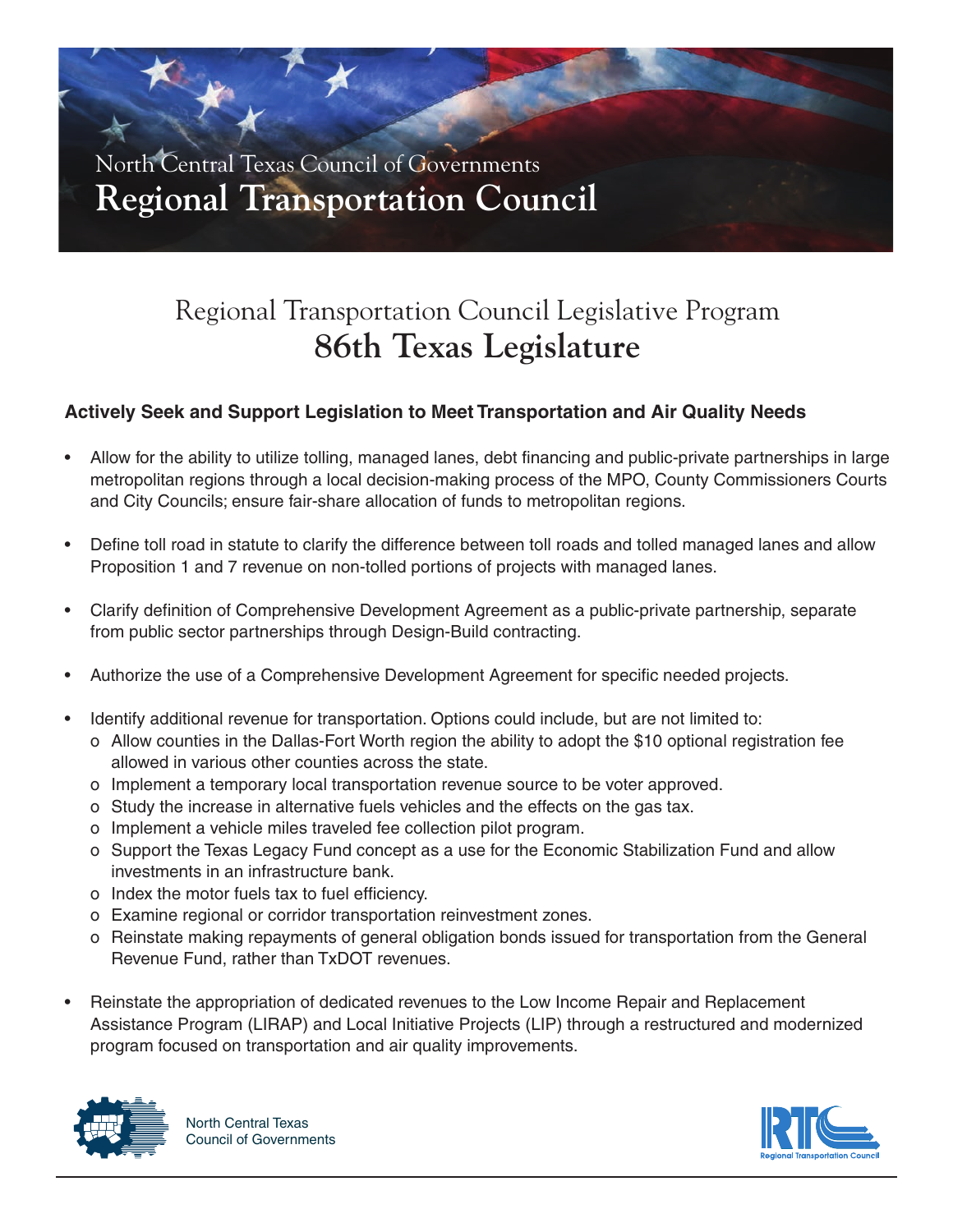

- Appropriate LIRAP's residual balance of previously collected funds; modernize and increase flexibility in LIP.
- Reinstate and protect TERP revenue; ensure funds are utilized for projects that meet the intent of the program and provide equity among fuel types.
- Give transportation agencies and local governments the authority to make property available and receive compensation for use in building out next generation communications networks that will support transportation systems and provide broadband coverage as well as the authority to make airspace over transportation corridors available for land development to help generate revenue for the transportation facility.
- Examine the effectiveness of the statewide ban on use of wireless communications devices while driving and, if deemed ineffective, improve roadway safety and reduce distracted driving through measures such as technology to disable use of a driver's cell phones for purposes other than emergency or navigation uses while a driver is operating a vehicle in motion.

#### **Support Progress Made Toward Improving Transportation and Air Quality During Recent Legislative Sessions**

- Support full appropriation of Proposition 1 and Proposition 7 revenues to fund transportation.
- Oppose any attempt to backslide from the ending of diversions. Consider a constitutional amendment to protect revenues for transportation uses.
- Retain eminent domain authority to allow planning and development of new and/or expanded transportation corridors including high speed rail, commuter rail, freight rail, roadways and trails.
- Support efforts to utilize performance-based planning to select high-quality transportation projects and continue to recognize that different areas of the State have different needs and solutions to improving transportation and maintaining critical assets.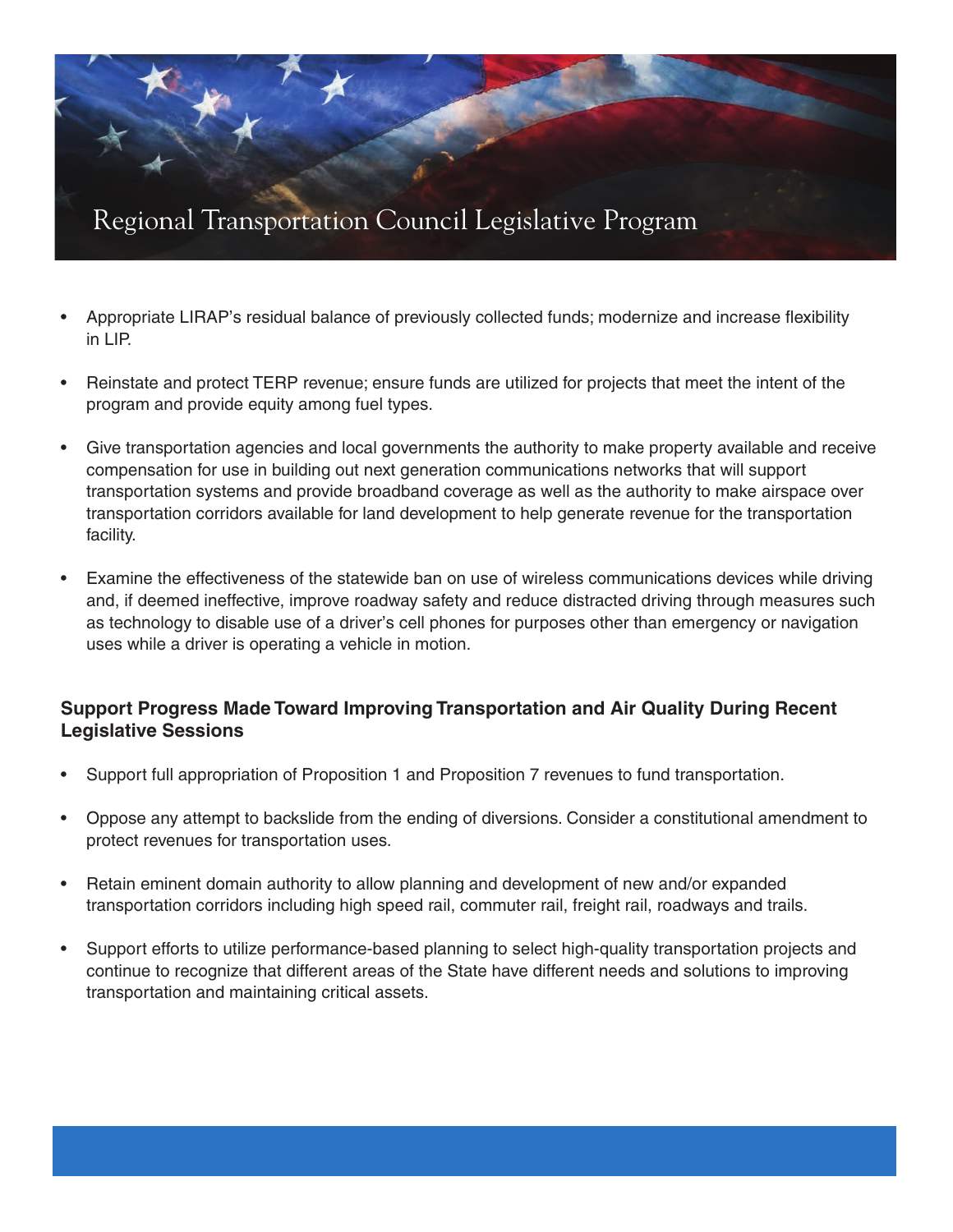

### **Provide Support for Other Transportation Topics to be Addressed in Legislation**

- Plan, fund and support the implementation of all modes of transportation, including transit
- Improve air quality
- Increase safety, including but not limited to texting while driving, speed limits, driving under the influence, bicycle and pedestrian safety
- Relieve congestion
- Maintain local and regional decision-making
- Support legislation to create countermeasures to residential displacement due to gentrification through initiatives such as preservation districts, housing trust funds, zoning assistance and property tax strategies
- Utilize innovative technology in transit, high-speed rail, and autonomous vehicles
- Support the collaboration between local governments, the military, the State and FAA to advance regulations for the safe operations of unmanned aircraft vehicles
- Support land use and transportation connections
- Maintain active operations and management of the system; ensure continuing state of good repair for the transportation system; increase resiliency due to extreme weather
- Enable transportation data sharing and accessibility with appropriate privacy protection
- Plan for shared mobility solutions
- Encourage compatible development around military installations and training areas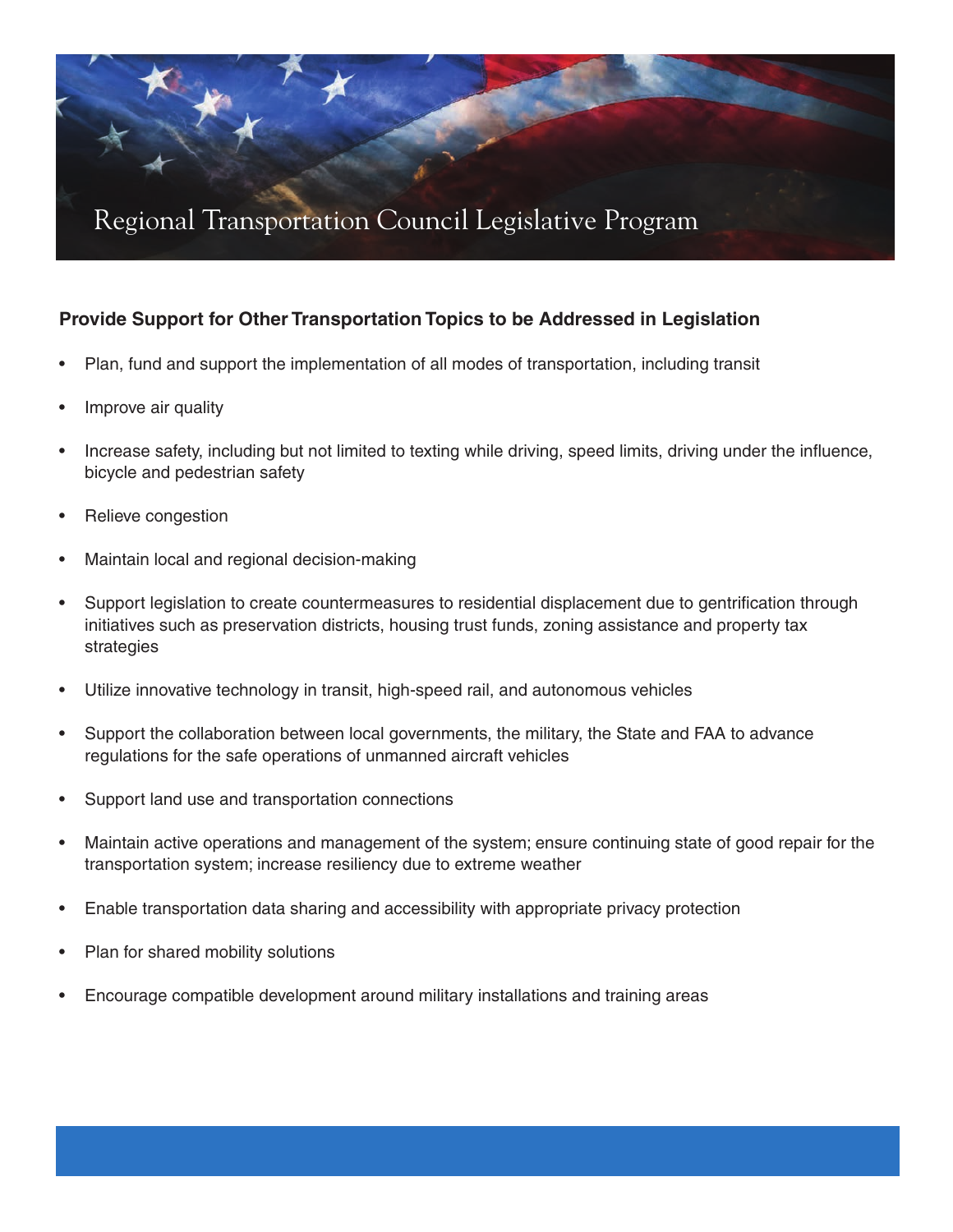North Central Texas Council of Governments **Regional Transportation Council 2018-2019**

**Gary Fickes, Chair** Commissioner, Tarrant County

**Andy Eads, Vice Chair** County Judge, Denton County

**Roger Harmon, Secretary** County Judge, Johnson County

**Tennell Atkins** Councilmember, City of Dallas

**Richard E. Aubin** Councilmember, City of Garland

**Sue S. Bauman** Board Chair, Dallas Area Rapid Transit

**Mohamed "Mo" Bur, P.E.** District Engineer Texas Department of Transportation, Dallas District

**Loyl C. Bussell, P.E.** District Engineer, Texas Department of Transportation Fort Worth District

**Rickey D. Callahan** Councilmember, City of Dallas

**George Conley** Commissioner, Parker County

**David L. Cook** Mayor, City of Mansfield

**Theresa Daniel, Ph.D.** Commissioner, Dallas County

**Rudy Durham** Mayor, City of Lewisville

**Charles Emery** Chairman, Denton County Transportation Authority

**Kevin Falconer** Mayor, City of Carrollton

**Rob Franke, P.E.** Mayor, City of Cedar Hil

**George Fuller** Mayor, City of McKinney

**Rick Grady** Councilmember, City of Plano

**Lane Grayson** Commissioner, Ellis County

**Sandy Greyson** Councilmember, City of Dallas

**Jim Griffin** Mayor, City of Bedford

**Mojy Haddad** Board Member North Texas Tollway Authority

**Clay Lewis Jenkins** County Judge, Dallas County

**Ron Jensen** Mayor, City of Grand Prairie

**Jungus Jordan** Councilmember, City of Fort Worth

**Lee M. Kleinman** Councilmember, City of Dallas

**David Magness** Commissioner, Rockwall County

**Scott Mahaffey** Chairman, Trinity Metro

**B. Adam McGough** Councilmember, City of Dallas

**Wiliam Meadows** Board Chair Dallas Fort Worth International Airport **Steve Mitchell** Councilmember, City of Richardson

**Cary Moon** Councilmember, City of Fort Worth

**Stan Pickett** Mayor, City of Mesquite

**John Ryan** Councilmember, City of Denton

**Will Sowell** Councilmember, City of Frisco

**Stephen Terrell** Mayor, City of Allen

**T. Oscar Trevino, Jr., P.E.** Mayor, City of North Richland Hills

**William Tsao, P.E.** Citizen Representative, City of Dallas

**Dennis Webb** Councilmember, City of Irving

**Duncan Webb** Commissioner, Collin County

**B. Glen Whitley** County Judge, Tarrant County

**Kathryn Wilemon** Councilmember, City of Arlington

**W. Jeff Williams** Mayor, City of Arlington

**Ann Zadeh** Councilmember, City of Fort Worth

Staff Director **Michael Morris, P.E.** Director of Transportation, NCTCOG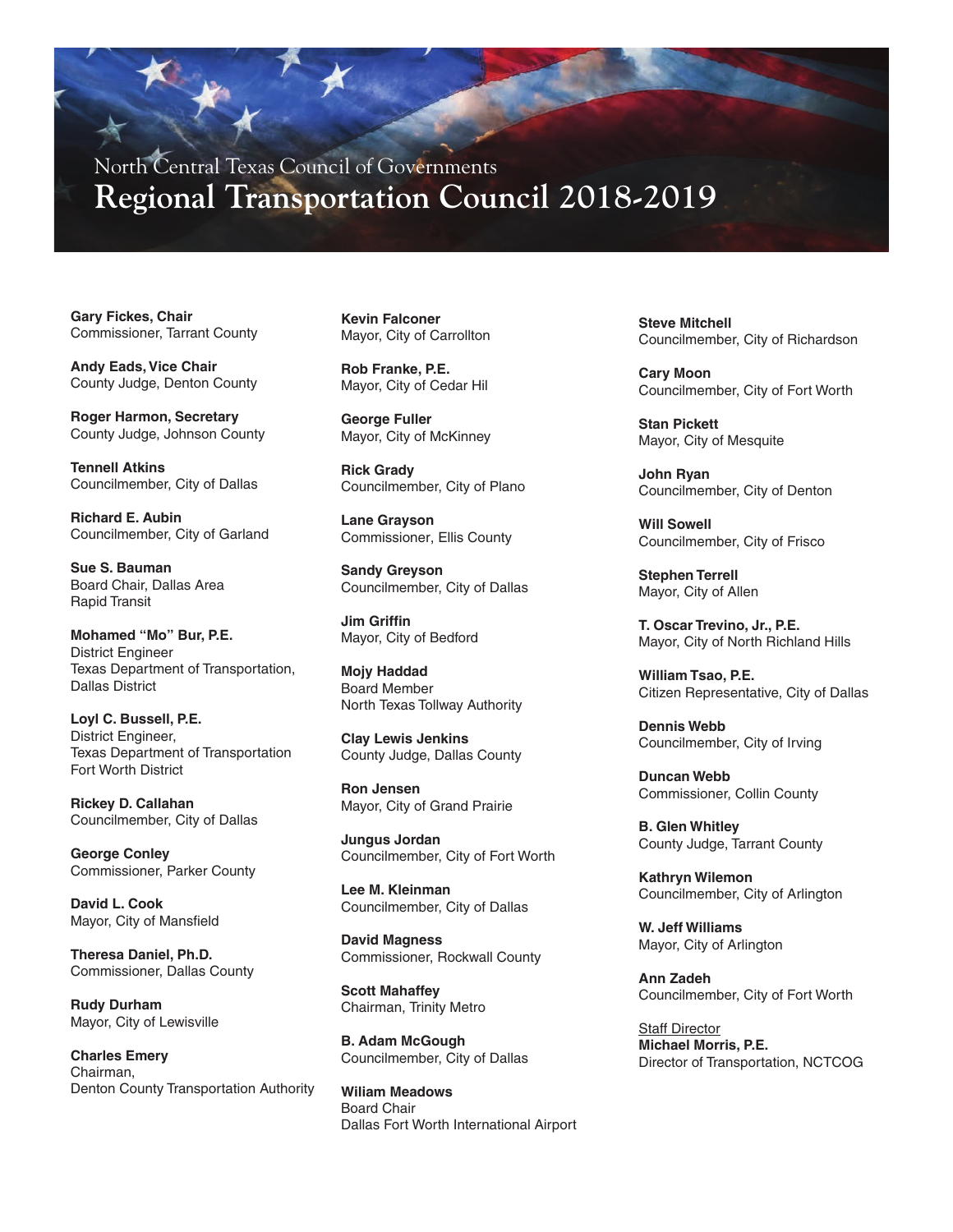

## 2019 Regional Transportation Council

# **Principles for the Federal Surface Transportation Authorization**

### **Adequately Fund the Transportation System**

- Pass a long-term bill (6 years) to provide stability for transportation planning
- Increase traditional revenue Identify additional revenue to maintain and improve the system and address the solvency of the Highway Trust Fund
- Allow flexibility in traditional funding and collect revenue smarter update outdated allocation formulas, resolve the donor state issue
- Provide adequate funding for air quality, congestion mitigation programs and all modes of transportation
- Allow for the use of innovative funding, such as toll roads, TIFIA and infrastructure banks, and seek opportunities to leverage funds
- Implement a vehicle miles traveled fee pilot program

#### **Define a National Transportation Vision**

- Continue to implement regional, state and national goods movement policies and programs along with a multimodal freight network with highways, freight rail, seaports, inland ports and airports
- Expand the MPO role in the freight decision making process
- Preserve and renew transportation assets

#### **Increase Efficiency**

- Continue to support environmental and project delivery streamlining
- Give greater funding and responsibilities to large MPOs
- Encourage partnerships between federal agencies to break silos and solve multiple problems simultaneously
- Streamline and simplify the air quality regulatory process
- Continue support for performance-based planning

#### **Expand Options**

- Maximize transit-oriented developments and promote transit ridership
- Connect land use and transportation decisions and promote the availability of transit and bicycle-pedestrian options
- Support public and private shared mobility solutions
- Improve air quality; ensure eligibility clean vehicle and technology programs and congestion relief projects and programs eligible for federal highway funding